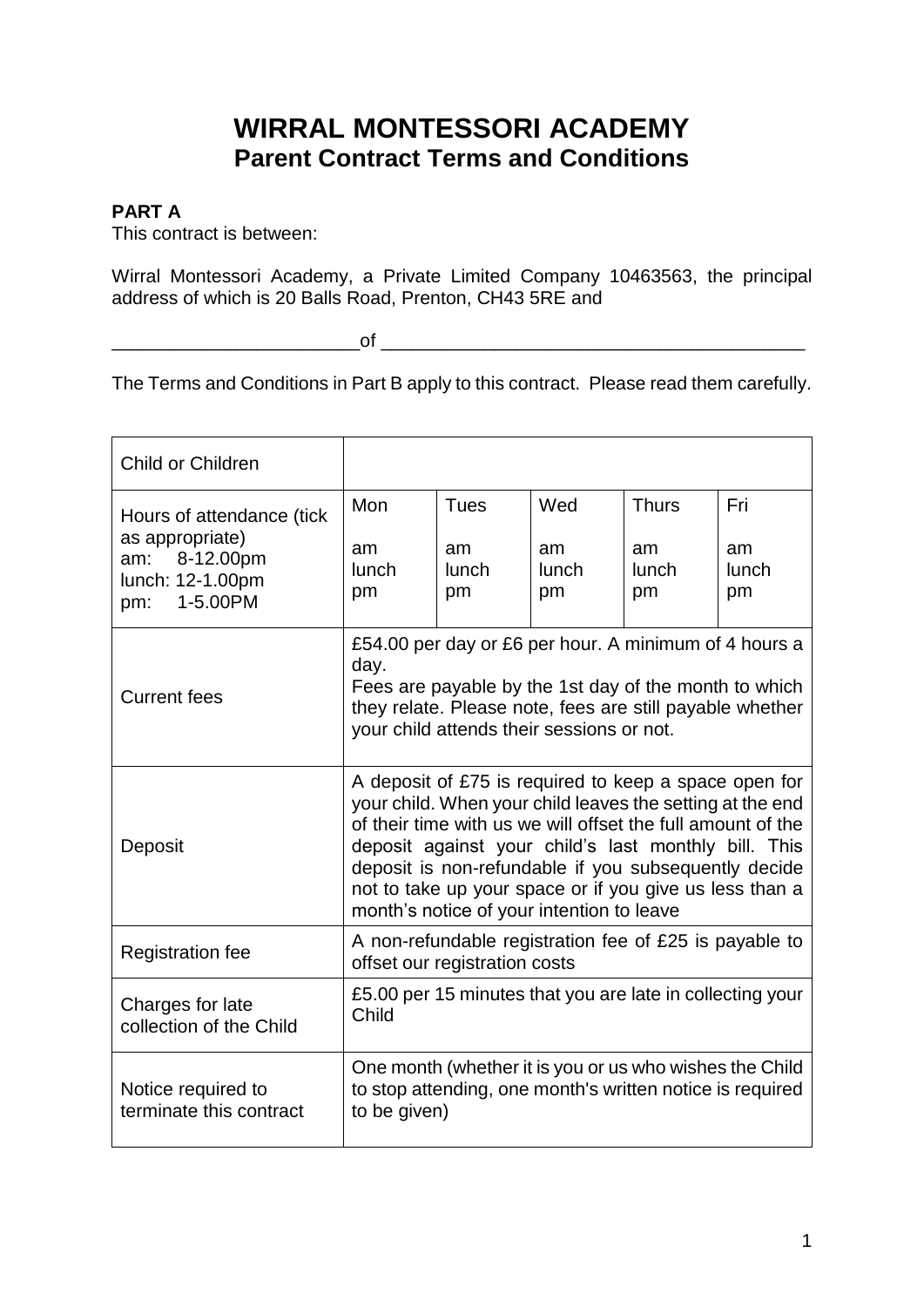| Do you consent to our<br>calling an ambulance in<br>the event of an<br>emergency? | Yes/No |
|-----------------------------------------------------------------------------------|--------|
|-----------------------------------------------------------------------------------|--------|

| Position in Academy: Manager/Owner                                           |
|------------------------------------------------------------------------------|
| Signed: (both parents/carers to sign)                                        |
|                                                                              |
| Date:                                                                        |
| <b>Agreement for payment of fees</b>                                         |
|                                                                              |
|                                                                              |
| Person responsible for payment of fees                                       |
|                                                                              |
|                                                                              |
|                                                                              |
|                                                                              |
| <b>Telephone:</b>                                                            |
|                                                                              |
|                                                                              |
|                                                                              |
| I hereby agree to pay the fees for the above child on the date they fall due |
| Date                                                                         |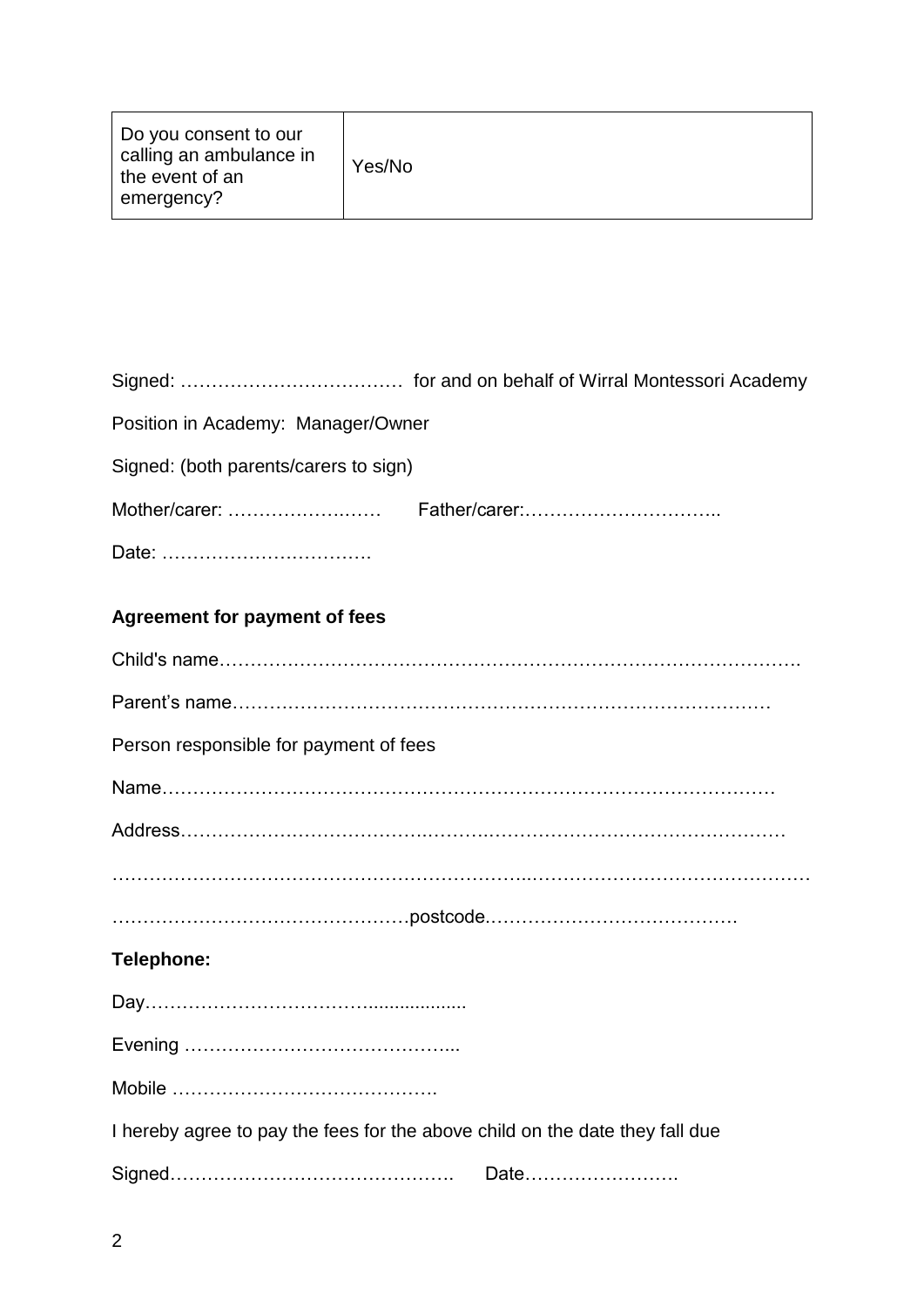# **PART B – TERMS AND CONDITIONS**

## 1. **Definitions**

- 1.1 The definitions below apply in these terms and conditions.
	- **"Child"** the child or children who are named in Part A;
	- **"You"** the person, firm or company who purchases Services from us;
	- **"Services"** the services of a pre-school academy during the days or half days indicated in Part A (\*excluding bank and public holidays) together with any other services which we provide, or agree to provide, to you;
	- **"Us"** the academy named in Part A.
- 1.2 A reference to **writing** or **written** includes letters and email.
- 1.3 Any requirement in this contract for either party not to do something includes an obligation on that party not to allow that thing to be done.

#### 2. **Formation of the contract**

- 2.1 A contract for the Services will be formed between you and us once you have given us a signed, fully completed, registration form and a £75 booking fee, and we have confirmed to you in writing that your application for a place has been successful.
- 2.2 These terms and conditions govern the contract between you and us for the Services. No other terms apply unless they are in:
- 2.2.1 A handbook issued to you by us,
- 2.2.2 A policy issued to you by us,
- 2.2.3 A letter that is signed by both you and us.
- 2.3 In the case of any uncertainty as to which terms apply, these terms and conditions will apply.

## 3. **Duration of the contract**

3.1 The contract shall last until it is terminated by either you or us giving to the other, in writing, at least one full calendar months' notice (i.e. notice received on the 1st of a month could end the contract on the last day of the month, but notice received on the 2nd of a month, would only be able to end the contract on the last day of the following month). However, the contract can, in some circumstances be terminated immediately under clause 18.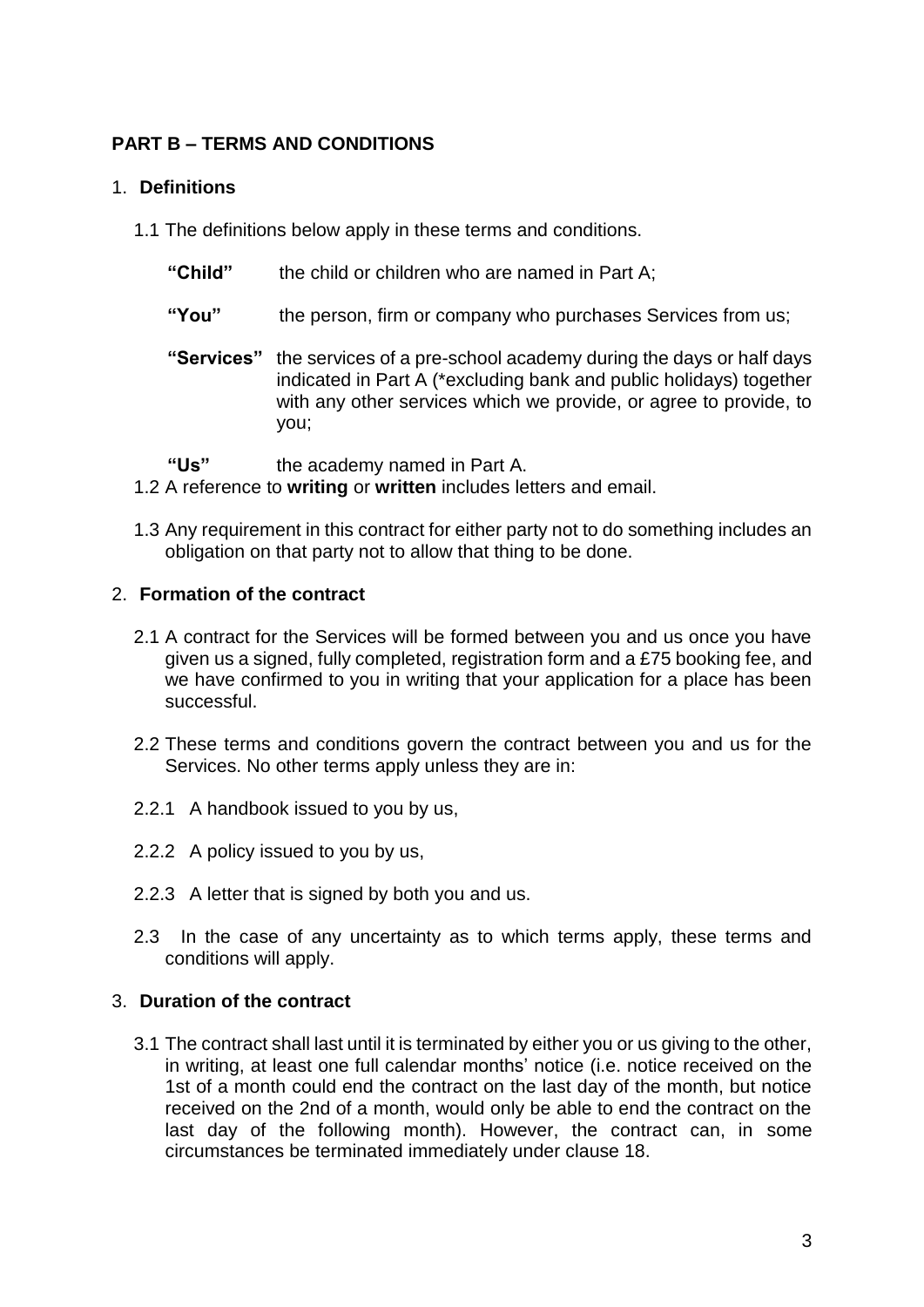3.2 You are liable for the fee during the notice period. If you fail to give proper notice, you may lose your registration fee.

## 4. **Suspension of the Services**

The Services may be suspended (meaning the Child is temporarily not able to attend the academy) in the circumstances set out in our Critical Incident Policy or in the circumstances set out in clause 19. If the Services are suspended for a period of more than one month, either of us may terminate the contract by giving the other one month's written notice.

## 5. **Our Obligations**

- 5.1 We will use all reasonable efforts to provide the Services to you, in accordance in all material respects with these terms and conditions and any other documents referred to in 2.2 above.
- 5.2 We welcome staff and children from many different backgrounds and ethnic groups. Human rights and freedoms are respected and we will do all that is reasonable to ensure that our culture, policies and procedures are made accessible to children who have disabilities and to comply with their social and moral obligations under the Special Educational Needs and Disability Act 2001 or Equality Act 2010 in order to accommodate the needs of children, applicants and members of staff who have disabilities for which, after reasonable adjustments, we can cater adequately

5.3 If we determine, in our sole discretion (after appropriate and reasonable analysis) that reasonable adjustments cannot be made for a Child and as such we cannot continue to adequately provide for that Child (or admit them as the case may be) then we shall be permitted to request that you withdraw the Child without being charged fees in lieu of notice.

## 6. **Your obligations**

- 6.1 You shall:
- 6.1.1 Co-operate with us;
- 6.1.2 Provide to us such information as we may reasonably require about
- 6.1.2.1 The Child (e.g.)
- 6.1.2.1.1 Any known medical condition, health problem, allergy, or diagnosed dietary requirement;
- 6.1.2.1.2 Any prescribed medication;
- 6.1.2.1.3 Any lack of any vaccination which the Child would ordinarily have by their age;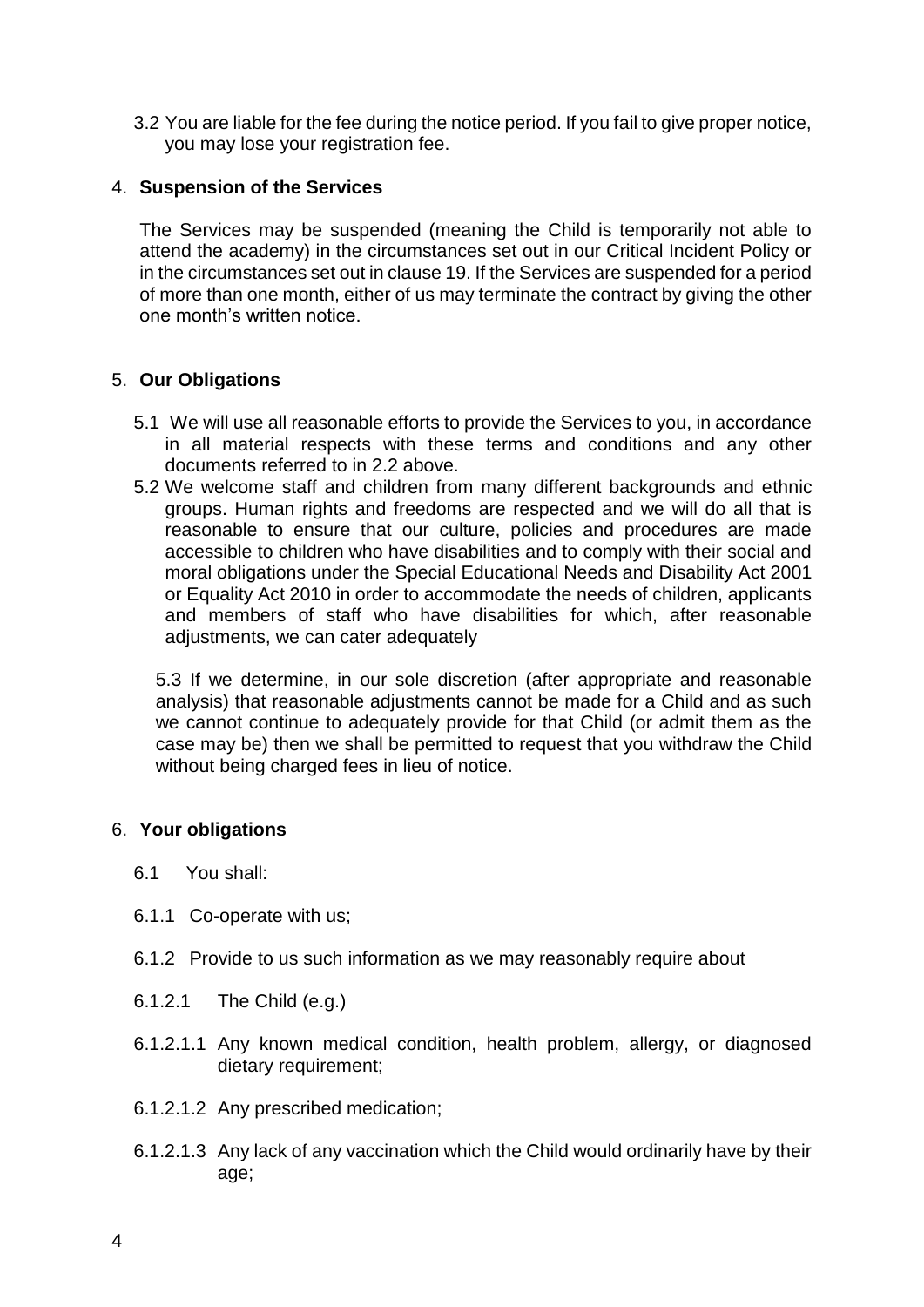- 6.1.2.1.4 Any family circumstances or court orders affecting the Child;
- 6.1.2.1.5 Any concerns about the Child's safety; and
- 6.1.2.2 Your contact details, and those of your authorised persons who may collect the Child.
- 6.2 You must (a) ensure that these details are accurate and (b) keep these details up-to-date, by promptly informing us in writing whenever they change.
- 6.2.1 As regards arrivals and departure of a child, please refer to the academy's Arrivals and Departures Policy. Please ask for a copy of it if necessary.
- 6.3 If our performance of our obligations under the contract is prevented or delayed by anything you do (or fail to do), we shall not be liable.
- 6.4 You shall not employ (or attempt to employ) any member of our staff without our consent, until six months from the end of this contract.

## **7. Charges and payment**

- 7.1 You shall pay the charges as set out in Part A.
- 7.2 Charges are due even if the Child is absent.
- 7.3 VAT is not charged on academy fees (academy provision is an exempt supply for VAT purposes).
- 7.4 The quoted charges are per Child, per hour (with 4 hours per session both am and pm and 1 hour for lunch (for full day children). A packed lunch **MUST** be provided by the parent/carer.
- 7.5 The charges must be paid monthly in advance, by the 1st day of the month.
- 7.6 All payments must normally be made by direct debit. We may agree to payment by cheque or cash but it is your responsibility to obtain a receipt from the academy manager as proof of payment. No payment shall be deemed to have been made until it is cleared into our bank account. If a cheque bounces, or payment fails, we may charge a reasonable administration fee (currently £25).
- 7.7 We may increase our charges once per year. We will give you written notice of any such increase one month before the proposed date of increase.
- 7.8 Without restricting any other legal right that we may have, if you fail to pay us on time, we may:
- 7.8.1 Make an interest charge of up to 1.5% per cent per month or part month on late payment. Unless otherwise notified to you in writing, interest shall accrue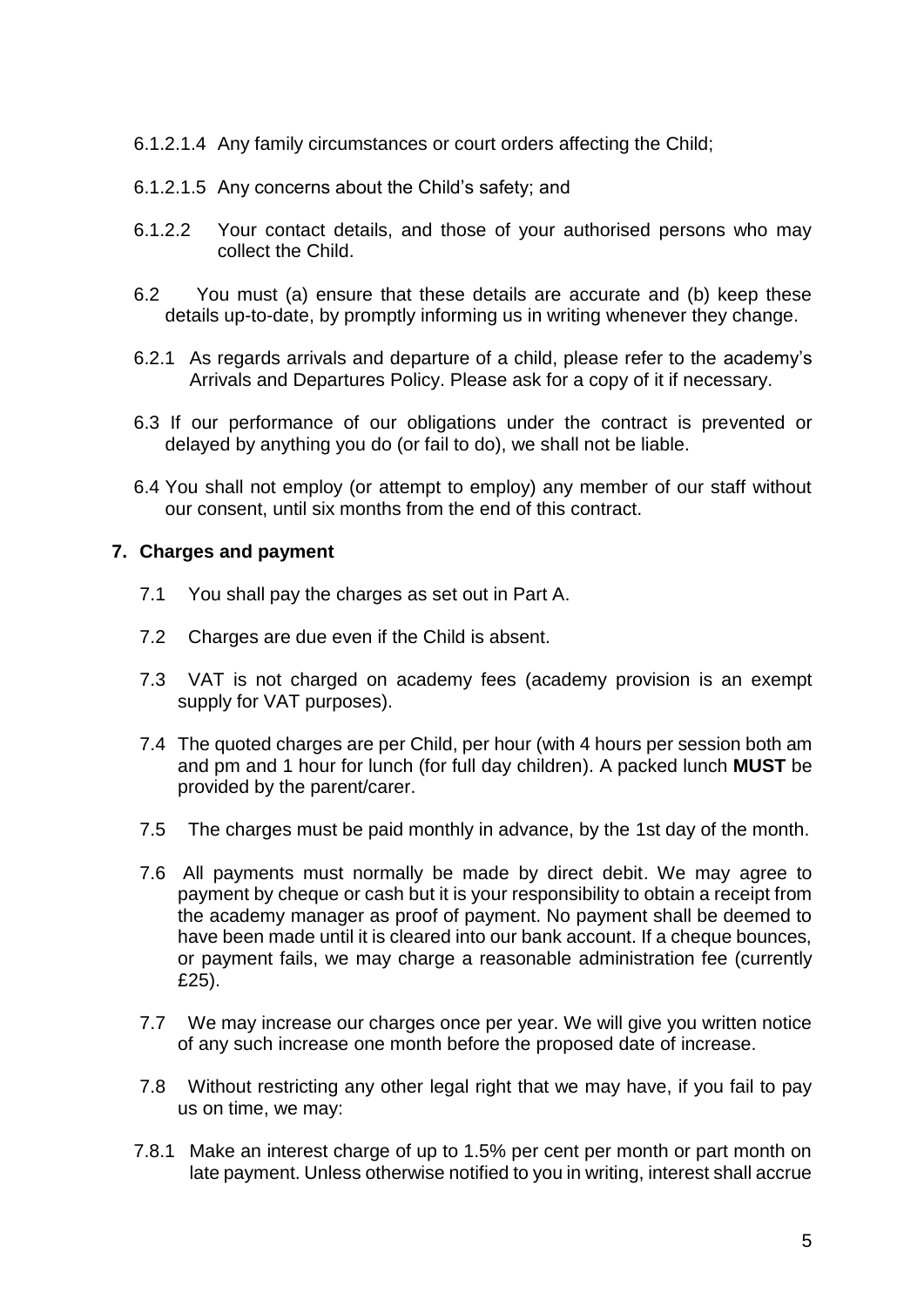on a daily basis from the due date until the date of actual payment of the overdue amount, whether before or after judgment. You must pay us the interest together with the overdue amount. In addition, we will be entitled to recover from you the full amount of our administrative and other costs incurred in recovering any unpaid sum including legal costs and disbursements on an indemnity basis.

- 7.8.2 Charge you a reasonable administration fee currently £25.
- 7.8.3 Suspend all Services until payment has been made in full, which will include the suspension of the Child, or even terminate the contract permanently.
- 7.9 If you owe us any money, and make a claim against us, we may set off what you owe us against what you are claiming from us.

#### **8. Reducing sessions**

You are required to give us one month's written notice of a reduction in the number of sessions you require.

#### **9. Government funded education**

- 9.1 If you wish to take up government funded hours, you are required to complete and sign a Parental Declaration on a termly basis.
- 9.2 Our charges will not be made in respect of the funded sessions as detailed in the Parental Declaration, but we are entitled to make a reasonable charge for additional activities provided during any funded session.

## **10.Welfare of the Child**

- 10.1 We will do all that is reasonable to safeguard and promote the Child's welfare and to provide care to at least the standard required by law and often to a much higher standard.
- 10.2 We will respect the Child's human rights and freedoms which must however, be balanced with the lawful needs and rules of our academy and rights and freedoms of others.
- 10.3 Your consent to such physical contact as may be lawful accord with good practice, and be appropriate and proper for teaching and instruction and for providing comfort to a Child in distress, or to maintain safety and good order, or in connection with the Child's health and welfare.
- 10.4 As regards behaviour management techniques and sanctions, please refer to the academy's Promoting Positive Behaviour Policy. Please ask for a copy of it if necessary.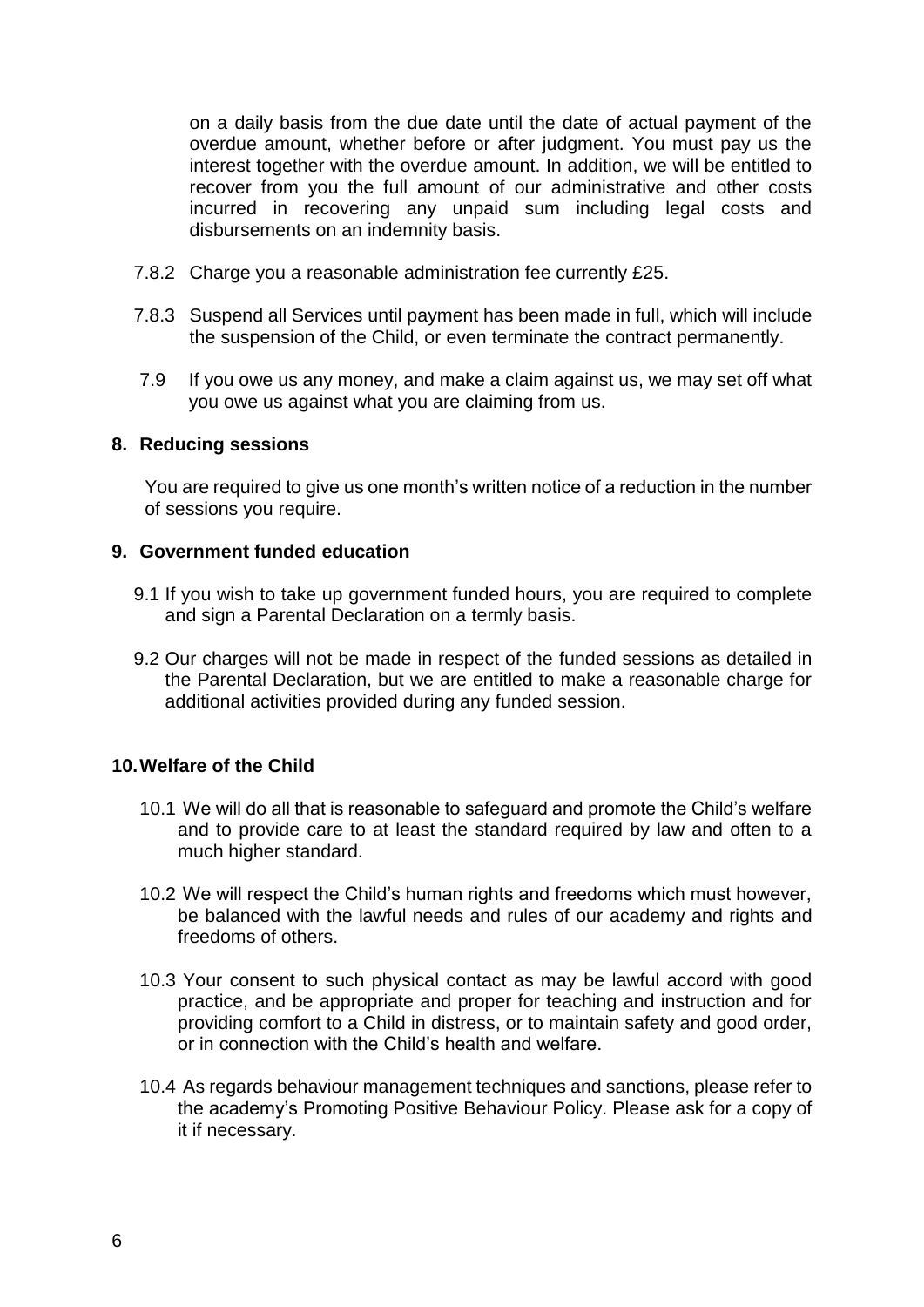10.5 The academy uses emergency procedures for accidents, evacuations, incidents and allergic reactions, please refer to the individual policies and procedures and ask for a copy where required.

## **11.Health and medical matters**

- 11.1 If the Child becomes ill during the academy session the academy manager will contact you or the emergency contact indicated on the registration form. You must inform us immediately of any changes to these contact details. If your child requires urgent medical attention while under our care, we will if practicable attempt to contact you and obtain your prior consent. However, should we be unable to contact you we shall be authorised to make the decision on your behalf should consent be required for urgent treatment recommended by a doctor (including anaesthetic or operation, or blood transfusion (unless you have previously notified us you object to blood transfusions).
- 11.2 If the Child is suffering from a communicable illness, he/she should not be brought to the academy until such time as the infection has cleared. A full copy of our infection control policy is available from the academy manager.
- 11.3 You must notify the academy manager if the Child is absent from the academy through sickness.
- 11.4 If the Child has been sent home from the academy because of ill health, he/she will not be re-admitted for at least 24 hours. If the Child is prescribed antibiotics, he/she will not be allowed to return to the academy for 48 hours.
- 11.5 As regards medication, and the administration of it to a Child, please refer to the academy's Medication Policy. Please ask for a copy of it if necessary.
- 11.6 Please also see clause 6.1.2 on matters we need to be informed about.

## **12.Food/dietary requirements**

- 12.1 We will work with you to provide suitable snacks for your Child, if they have a special dietary requirement or any allergies as diagnosed by a doctor or dietician. All reasonable care will be taken to ensure that a Child does not come into contact with certain foods with support from parents and external professionals should the need arise.
- 12.2 Packed lunches supplied by parents should be healthy and nutritious. Please do not provide anything that requires heating as the academy does not have the facilities for this.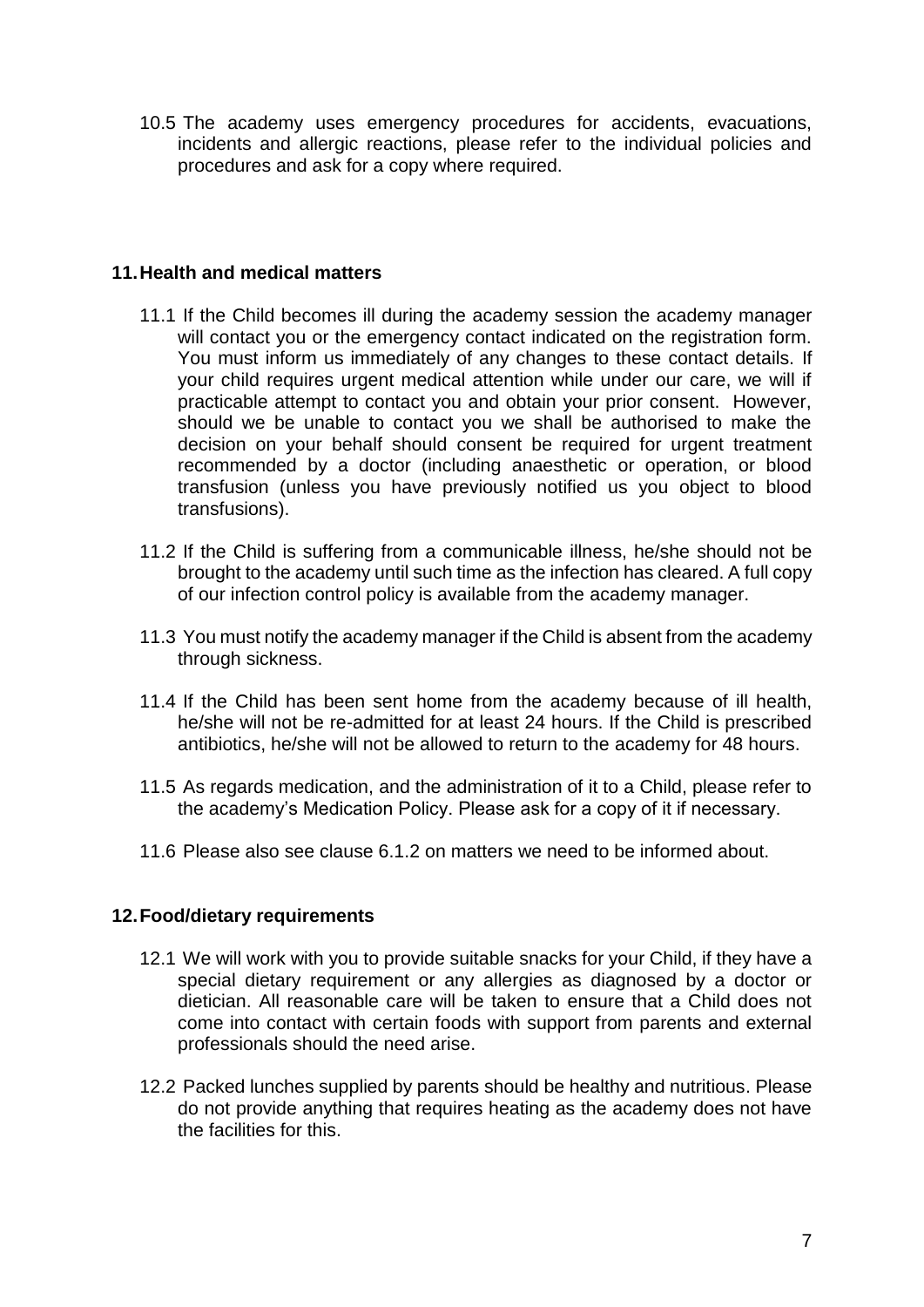## **13.Reporting of neglect or abuse**

We have an obligation to report to the relevant authorities any suspicions we have that your Child has suffered neglect or abuse, and where necessary we may do so without your consent and/or without informing you.

## **14.Limitation of liability**

- 14.1 This clause sets out our (and our employees', agents', consultants' and subcontractors') liability to you in respect of the contract (including any breach of it, any statement we make to you about it, our termination of it).
- 14.2 All terms implied by law are, to the fullest extent permitted by law, excluded or deleted from the contract.
- 14.3 Nothing in these terms and conditions in any way limits our liability for fraud, or for death or personal injury resulting from negligence.
- 14.4 We shall not be liable for:
- 14.4.1.1 Any loss or damage to any toys, equipment or bags, clothing etc. you may bring into our academy;
- 14.4.1.2 Loss of any profits, or consequential loss; or any other indirect loss; and
- 14.5 Subject always to clause 14.3, our total liability (in contract, tort including negligence or breach of statutory duty, or otherwise) shall be limited to cumulative price paid by you for the Services over the course of the contract.

## **15.Data protection**

- 15.1 You agree that details of your name, address and payment record may be submitted to a credit reference agency, and personal data will be processed by and on behalf of us in connection with the Services.
- 15.2 We may take photographs and/or videos of your Child for promotional or training purposes only. If you do not wish for your Child to be included in such photographs or videos, please inform us by completing the 'permission form' given to you on enrolment, or by writing to the academy manager.

## **16.Security**

Parents are welcome to visit the academy, but we will not admit anyone without prior notification. It is your responsibility to ensure that we are aware of who will be collecting your Child. No Child will be allowed to leave the building with any person who has not been notified as an authorised person to collect the Child on your behalf.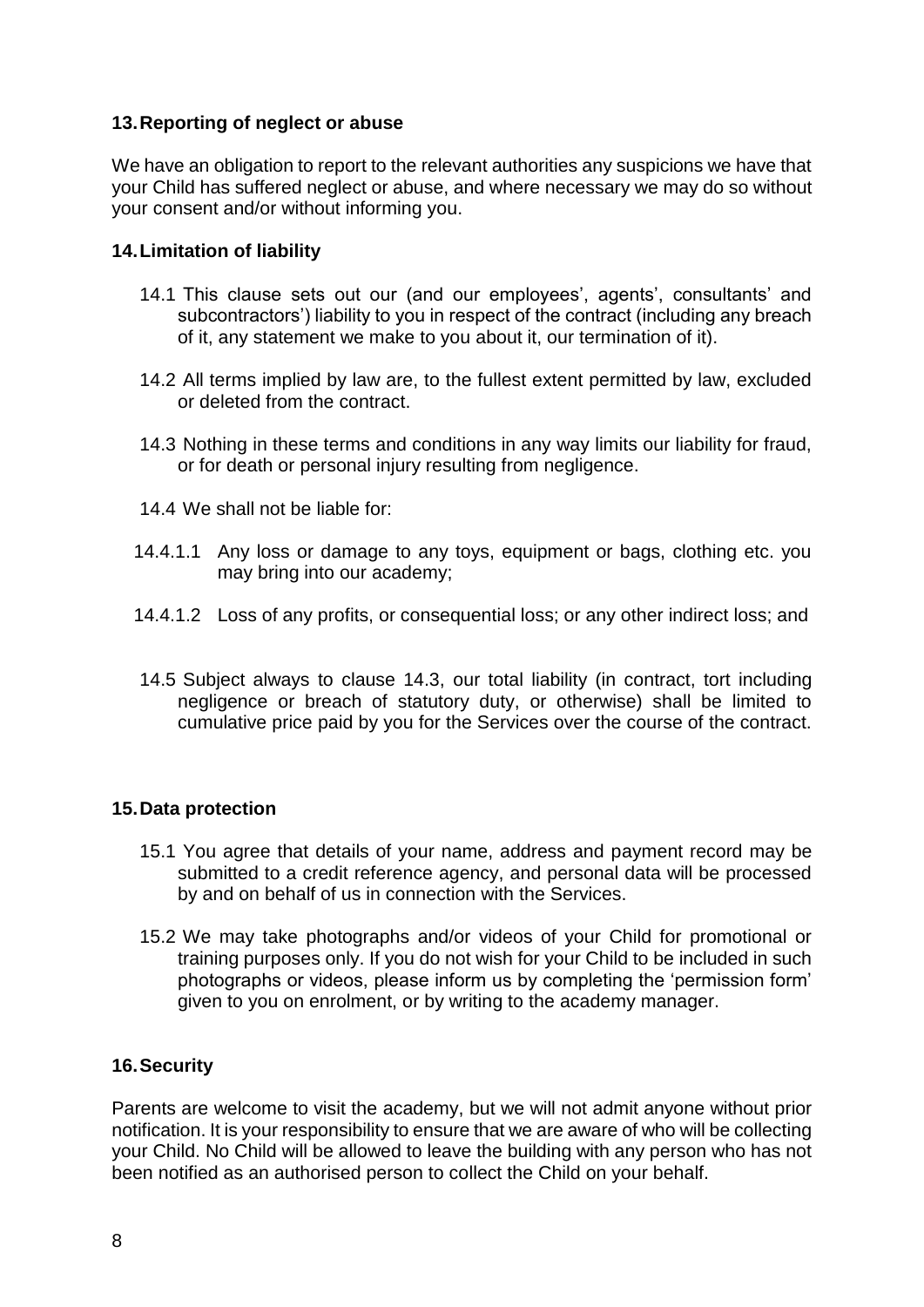## **17.Complaints and concerns**

Please address any complaint or concern to the supervisor in charge, in the first instance, and if the matter is not resolved within a reasonable period, please refer it to the academy manager. Please also refer to our complaints and compliments policy which shall apply to any complaints received by us.

#### **18. Termination for breach of contract, or bankruptcy/insolvency**

18.1 Without restricting any other legal rights which the parties may have, either party may terminate the contract without liability to the other immediately on giving written notice to the other if:

18.2 The other party fails to pay any amount due under the contract on the due date for payment and remains in default for 10 days or more; or

18.3 The other party commits a material breach of any of the terms of the contract and (if such a breach is capable of being remedied) fails to remedy that breach within 30 days of that party being notified in writing of the breach; or

18.4 The other party suspends, or threatens to suspend, payment of its debts or is unable to pay its debts as they fall due or admits inability to pay its debts or is deemed either unable to pay its debts or as having no reasonable prospect of so doing, in either case, within the meaning of section 268 of the Insolvency Act 1986.

18.5 On termination of the contract for any reason:

18.6 You shall immediately pay all of our outstanding unpaid invoices and interest and, in respect of Services supplied but for which no invoice has been submitted, we may submit an invoice, which shall be payable immediately on receipt; and

18.7 Any clause in these terms and conditions which implicitly is intended to survive termination shall continue in force.

## **19.Events that are beyond our control**

19.1 If any event beyond our reasonable control (e.g. a fire, flood, E-Coli outbreak, strike, civil action, act of terrorism, war etc.) occurs, for which we have business interruption insurance, we may close the academy without liability to you and we will not charge you for the fees for the time the academy is closed. We will keep you informed, in such an event.

19.2 If it is, in our reasonable opinion, necessary or in the interests of the Child to do so, we may close the academy even though our business interruption insurance will not cover us for the closure. In these circumstances, we will charge you for the time the academy is closed. For example, we may close because of severe weather conditions, outbreak of flu, swine flu or other